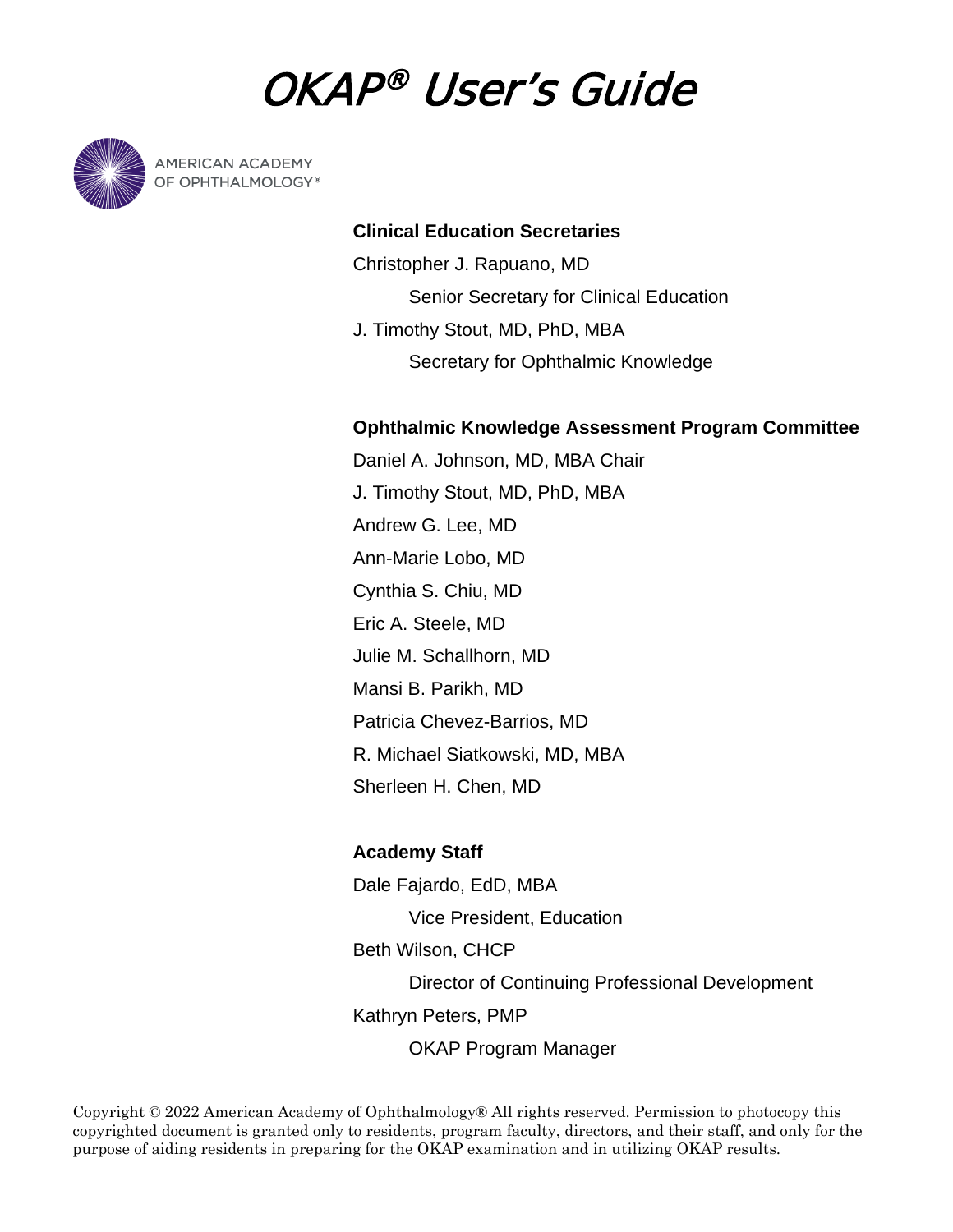#### **BACKGROUND ON THE OKAP®:**

The American Academy of Ophthalmology (AAO) is a voluntary organization whose membership currently comprises 93% of US ophthalmologists and is open to ophthalmology residents. The Academy provides advocacy, assistance with practice management, and clinical-education programs for the benefit of its members. The Ophthalmic Knowledge Assessment Program (OKAP) examination is one of the Academy's clinical-education programs. The OKAP is a 260-item multiple choice test that is administered to ophthalmology residents in each year of training. It is designed to measure the ophthalmic knowledge of residents, relative to their peers, in order to facilitate the ongoing assessment of resident progress and program effectiveness. The Academy provides assistance in the administration of the exam, and National Measurement and Testing (NMT) provides the psychometric analysis of item performance.

The American Board of Ophthalmology (ABO) is a separate organization whose mission it is to serve the public by improving the quality of ophthalmic practice through a certification process that fosters excellence and encourages continuous learning. The Board's Written Qualifying Examination (WQE) is a 250-item test in the field of ophthalmology and is given to physicians who have completed a residency training program in ophthalmology and who are candidates for Board certification. The intent of the certification process is to provide assurance to the public and to the medical profession that a certified physician has successfully completed an accredited course of education in ophthalmology. The WQE is part 1 of the Board's certification process. Upon successful completion of the WQE, a candidate takes part 2, which is the Board's oral examination.

From 1980 to 1992 the Academy and the Board administered the same exam as both the OKAP and the WQE. But because the Academy and the Board are two separate organizations and their respective exams actually perform two different functions, the OKAP and WQE became two separate exams in 1993. The OKAP and WQE are comprised of entirely different test questions with different psychometric properties and emphasize different aspects of ophthalmic knowledge. (For example, the OKAP gives greater emphasis to basic science questions.) Although the two exams are now separate, they both assess the knowledge, experience, and skills necessary to deliver high standards of quality patient care in ophthalmology. Accordingly, all items for both exams are still written and reviewed jointly by the Academy and the Board. This joint process of item development ensures continuity of assessment, from the first year of training to Board certification, and ensures that the OKAP will continue to be an excellent way to prepare for the WQE.

OKAP items are developed from a Content Outline that is almost identical to the same topical areas as the Academy's Basic and Clinical Science Course (BCSC). The BCSC is a highly recommended curriculum of basic knowledge and new developments in ophthalmology, but it is not meant to be an exhaustive survey of the entire field. Therefore, preparation for the OKAP should also include other authoritative sources such as textbooks and scientific journals.

#### **INTERPRETATION OF OKAP RESULTS**

Guidelines for understanding and interpreting OKAP results are provided in this section. Recommendations for using OKAP results to further resident education are given in the section following this one, called UTILIZATION OF OKAP RESULTS.

Each annual OKAP examination is carefully constructed to be a valid and reliable measure of ophthalmic knowledge. An OKAP score carries information about how well a resident has done relative to the other residents who have taken the exam. Such scores are "norm-referenced" in the sense that they refer to the norm of performance established by the other examinees—the same as being graded "on the curve".

**Scores Are Confidential:** The Academy releases OKAP results only to residents and their program coordinators and directors, but scores also may be disseminated to other program faculty in support of their intended educational purpose. Residents should be given the names of faculty members who have knowledge of their performance on the exam. Residency programs must maintain and keep copies of all score reports.

**Resident Score Report:** Performance on the 260-item test, and on the 13 individual subtests, is reported as Scaled Scores and Percentile Ranks. These are simply two alternate ways of indicating how well one examinee performs relative to others. Developers of the OKAP have decided to use scaled scores to represent a resident's performance relative to all others taking the exam—regardless of training level—and to use percentile ranks to represent a resident's performance relative only to those at one's own level of training. Scaled scores and percentile ranks are both derived directly from the "number-correct" or "raw" scores, which is simply equal to the number of items answered correctly.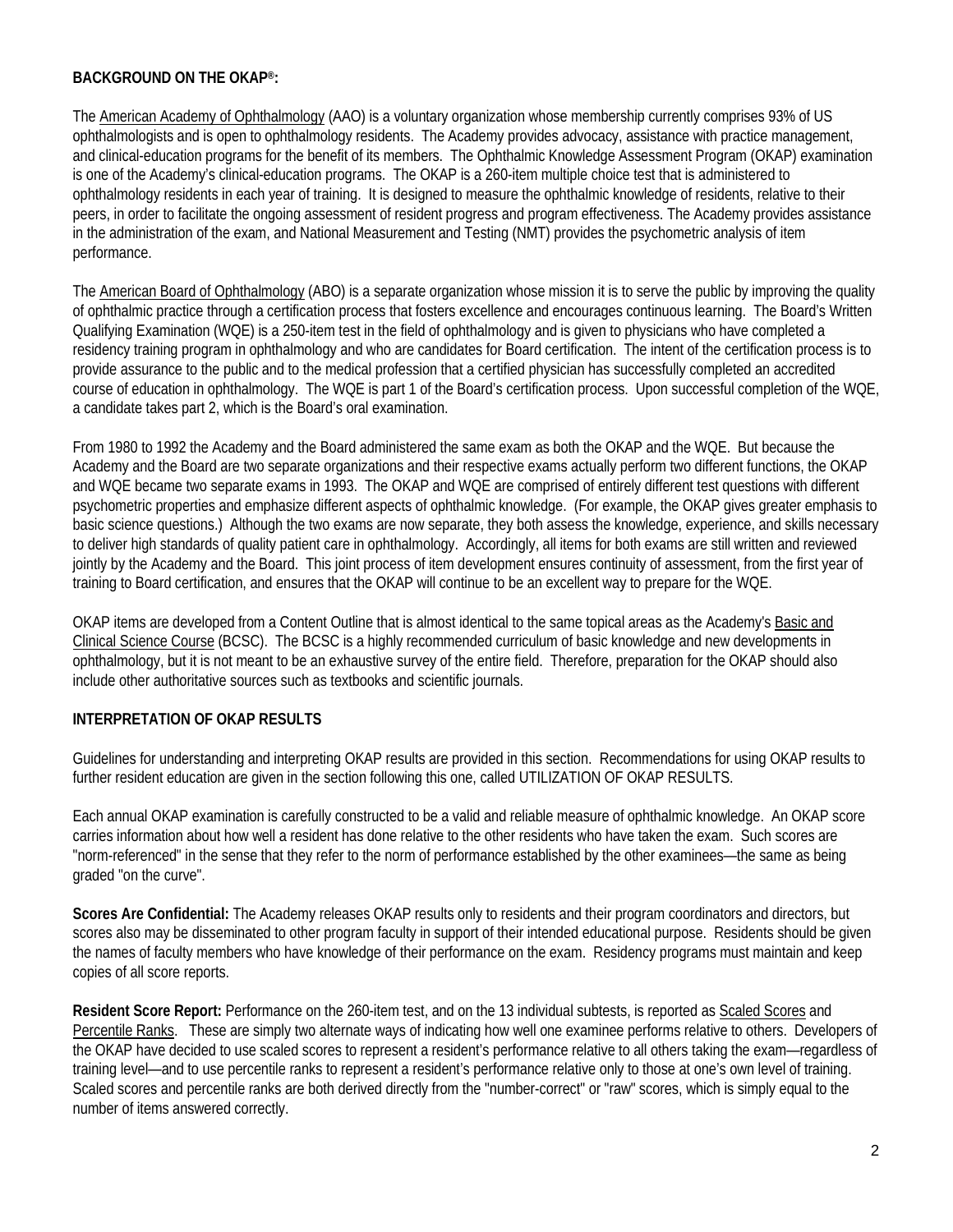#### **Scaled Scores**

The Scaled Scores transform a resident's raw scores on the OKAP exam, and all of its subtests, to a scale that indicates how many standard deviations the score falls above or below the average of all residents regardless of training level. To establish this common scale, common values are substituted for the means and standard deviations of the various raw-score distributions. Scaled scores computed for the test as a whole substitute 500 for the mean and 100 for the standard deviation. Scaled scores computed for the subtests substitute 50 for each subtest mean and 10 for each subtest standard deviation.

The total scaled score uses a process called equating that enables comparison of scaled scores from year to year. An advantage of the scaled score is that it makes it immediately clear where the group mean is located (500 for total test and 50 for subtests) as well as how far away from the mean the score is, expressed in standard deviation units (100 and 10 points represent a standard deviation on the total test and subtest respectively). The utility of transforming raw scores to scaled scores is two-fold: Unlike raw scores, scaled scores carry information about how one has performed relative to one's peers, and allows comparison across subtests of varying length and difficulty.

As an example, if a resident's raw score for the whole 260-item test is 170, the actual mean of the raw scores is 150, and the actual standard deviation is 25, then that resident's raw score exceeds the mean by 20 items or 20/25 = 0.80 standard deviation units. This raw score can be expressed in terms of the mean and standard deviation as follows: 150 + 0.80(25) = 170. The corresponding scaled score is computed by substituting 500 for the mean and 100 for the standard deviation in this expression:  $500 + 0.80(100) = 580$ . Or if a resident's raw score on a particular subtest is 16, the actual mean is 19, and the actual standard deviation is 5, then that resident's score is 3 points or  $3/5 = 0.60$  standard deviation units below the mean and the corresponding scaled score is  $50 - 0.60(10) = 44$ .

In general, about two-thirds of all residents will score within one standard deviation of the mean, so that their scaled scores will be between 400 and 600 for the test as a whole and between 40 and 60 on the subtests. Residents scoring within that range are part of the large, average group of residents who perform in a roughly equivalent manner. Residents scoring above or below this range are noteworthy because they differ from this overall average group.

A scaled score for the entire 260-item OKAP exam is a very reliable assessment of one's ophthalmic knowledge, relative to the other residents who also took the OKAP in that year. Therefore, scaled scores from repeated administrations of the OKAP can be used to track one's progress over the entire term of residency.

#### **Exam Equating**

In 2006, OKAP scoring began using equating to enable score comparisons from year to year. Previous to 2006, inferences could only be based on a single year's results. Exam equating is a statistical method whereby a set of common items are included in each exam. Each new exam is linked back to an earlier exam, which in turn is linked with other exams by a chain of items extending back to the exam anchor. In this way, scores for OKAP examinees can be compared irrespective of the year in which the exam was taken. In 2017, the exam scoring was reset using the 2017 exam as the new anchor exam for equating. Because of this, scores prior to 2017 cannot be compared directly to scores after.

#### **Reference Group for OKAP Exam Scores**

As indicated above, the mean for the OKAP exam is expressed as a scaled score of 500. To ensure comparability and continuity of scores, the OKAP exam uses the 2017 anchor exam and examinee pool as a *fixed reference group*. After 2017, all OKAP exam scores are expressed in terms of the mean and standard deviation of the 1,649 examinees who took the exam in 2017. The 2017 candidates constitute the fixed reference group for all subsequent forms of the exam. Thus, a score of 500 on any OKAP exam administered after 2017 corresponds to the mean of the 2017 sample, a score of 600 falls 1 standard deviation above the 2017 mean, 400 falls 1 standard deviation below the 2017 mean, and so forth.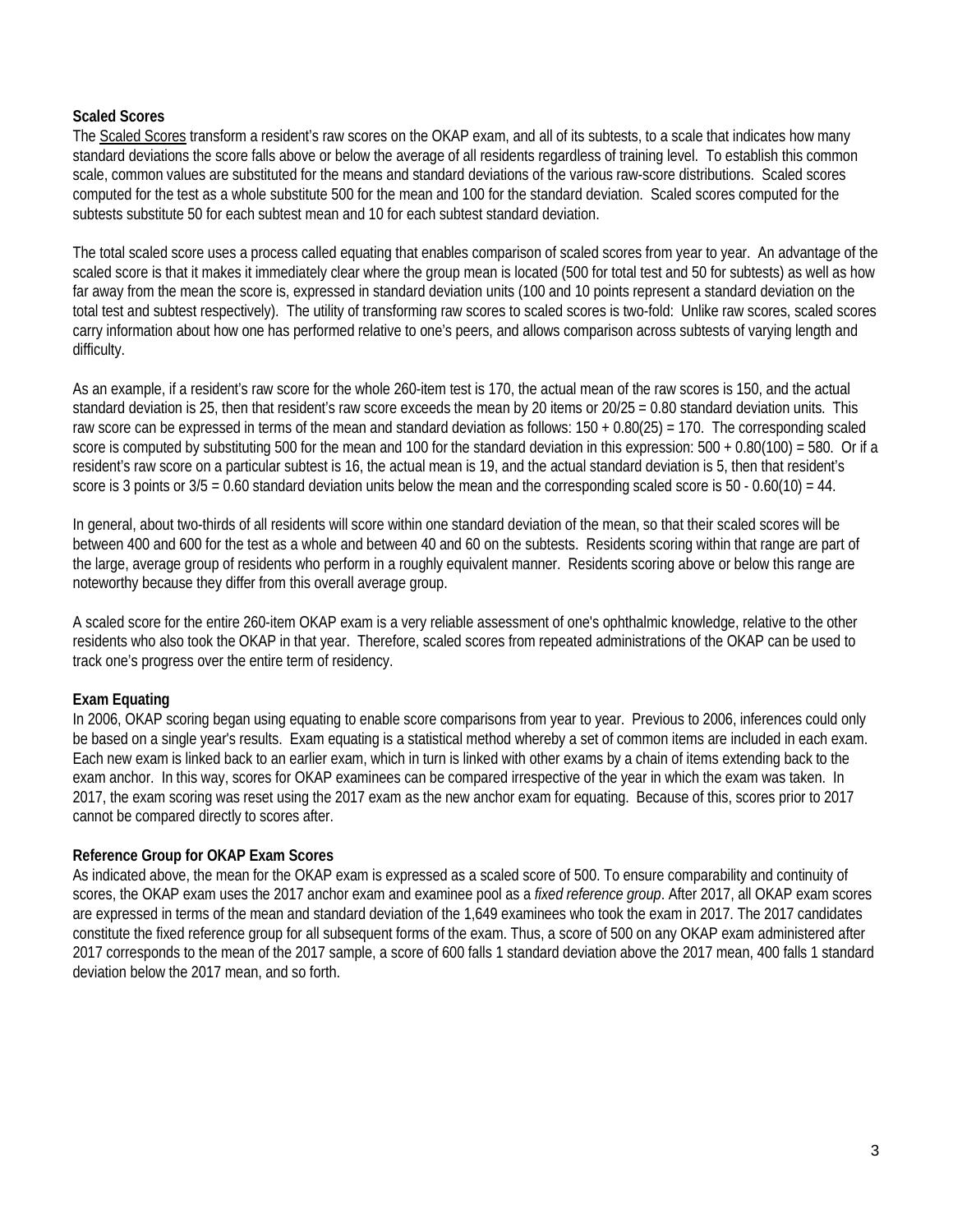#### **Mean Scaled Scores**

Mean scaled scores from the 2017 to 2022 exams are listed below, as well as the 2022 cognitive mean scaled scores. Note that the largest change in the scaled scores historically occurs between the first and second years of training, probably reflecting the fact that all of the content areas in the exam may not have been covered by the training-program curriculum until the second year.

|      | <b>Mean Scaled Scores</b> |        |        |        |        |  |  |  |  |
|------|---------------------------|--------|--------|--------|--------|--|--|--|--|
|      | Yr 1                      | Yr 2   | Yr 3   | Yr 4   | Total  |  |  |  |  |
| 2017 | 442.46                    | 521.29 | 530.65 | 586.49 | 500    |  |  |  |  |
| 2018 | 450.76                    | 534.05 | 547.42 | 600.63 | 512.53 |  |  |  |  |
| 2019 | 456.82                    | 557.25 | 571.54 | 613.76 | 530.13 |  |  |  |  |
| 2020 | 445.67                    | 520.30 | 549.12 | 579.50 | 506.05 |  |  |  |  |
| 2021 | 440.67                    | 531.35 | 540.15 | 620.67 | 506.86 |  |  |  |  |
| 2022 | 430.20                    | 525.77 | 542.14 | 595.15 | 500.27 |  |  |  |  |

|      |                 | <b>Cognitive Mean Scaled Scores</b> |              |                            |  |  |
|------|-----------------|-------------------------------------|--------------|----------------------------|--|--|
|      |                 |                                     |              | Decision Making/           |  |  |
|      |                 | Recall                              | Interpretive | <b>Clinical Management</b> |  |  |
| 2022 | Yr 1            | 44.33                               | 44.08        | 43.25                      |  |  |
|      | Yr <sub>2</sub> | 52.07                               | 52.29        | 52.31                      |  |  |
|      | Yr <sub>3</sub> | 53.32                               | 53.50        | 54.25                      |  |  |
|      | Yr 4            | 58.80                               | 56.95        | 58.40                      |  |  |
|      | Total           | 49.99                               | 50.02        | 50.01                      |  |  |

Below is a graphical depiction of the 2022 exam scores. The mean was 500.27 (with a standard deviation of 109.92):



#### **Percentile Ranks**

The Percentile Ranks indicate the percentage of examinees, at a resident's own training level, who scored below that resident. If, for example, a second-year resident had a percentile rank of 60, it would mean that his or her raw score was higher than the raw scores of 60 percent of the second-year residents taking the exam in that year. Like scaled scores, percentile ranks are provided for the test as a whole and for all subtests. Prior to 2012 the cutoff percentile ranks were 1 to 99, but the statisticians are using 0 to 100 percentile ranks going forward. You may see a 0 or 100% as the percentile rank, because the computed percentile rank can be as low as 0.1 and as high as 99.99 and is rounded into an integer. This does not mean that you answered everything wrong or everything right. The 0 is essentially the same with 1 (indicates the lowest score and no one scores lower than these candidates) and 99 is essentially the same with 100 (indicates the highest score and no one scores higher than these candidates).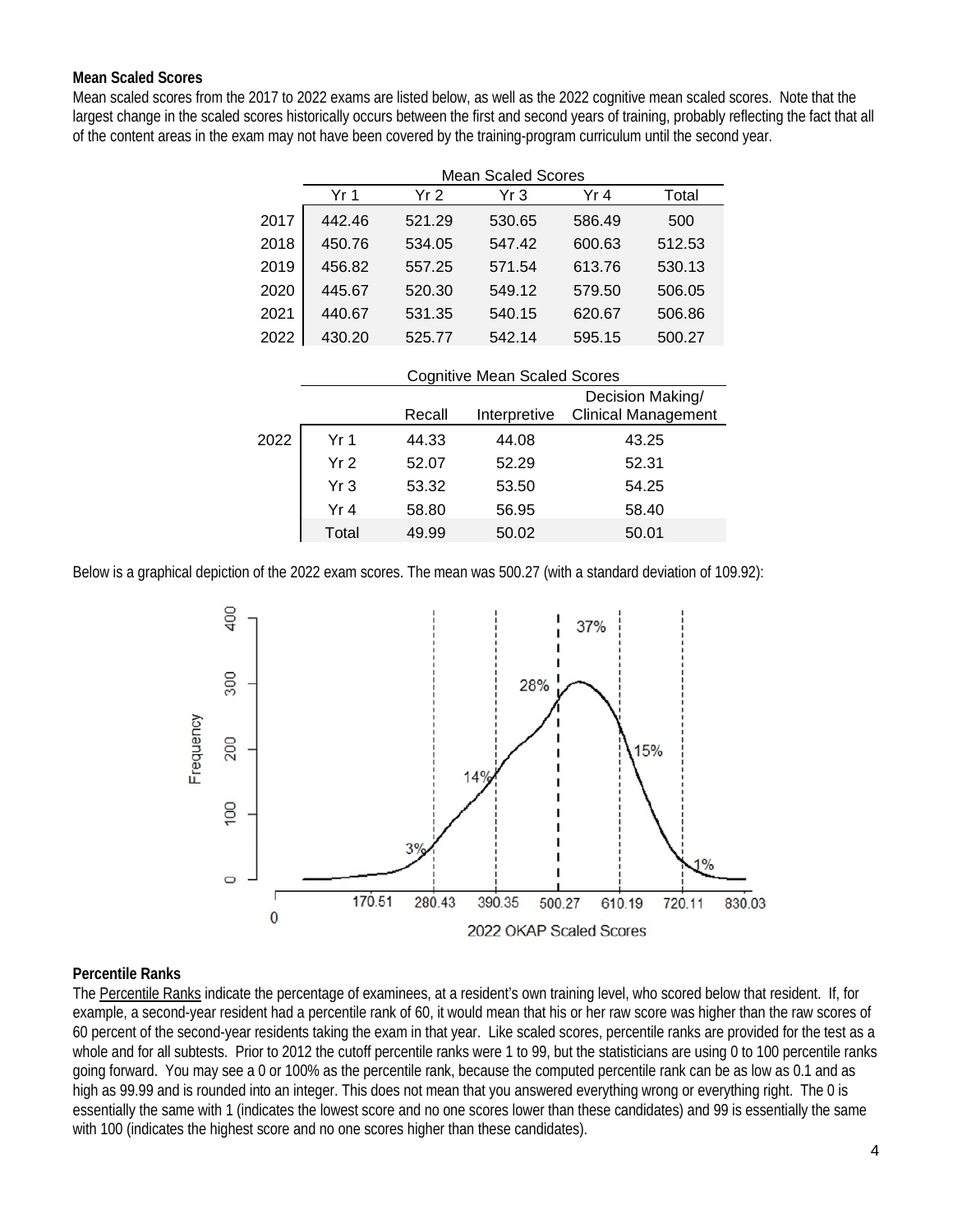**Subtest Scores:** Reviewing subtest scores can be helpful in identifying specific learning needs. The OKAP subtests parallel the 13 volumes of the Academy's Basic and Clinical Science Course (BCSC). A subtest is comprised of the OKAP test items that pertain to that subspecialty area/BCSC book.

**Subtest Reliability:** The main core topics within the 13 subtests are assessed in every OKAP exam, but because each yearly exam is comprised of a different set of test items, not every clinical point can be covered in every year. For example, because of the sampling of content, the Optics and Refractive subtests may give more emphasis to spectacle lenses one year and to contact lenses the next. Thus, in addition to reflecting the level of one's ophthalmic knowledge, one's score also might reflect variations in the sequence of topics presented in different residency programs.

Because subtests necessarily must contain fewer items than the test as a whole, subtest scores are somewhat less reliable and must be interpreted with more caution than a score based on all 260 items—particularly if the score is extreme. For example, a resident who scores extremely well on a particular subtest when first taking the OKAP might show some decline on that subtest in a subsequent examination, simply as an artifact of lower subtest reliability. Though not as reliable as the score for all 260 items, subtest scores do indicate areas in which more study may be needed. Because scaled scores and percentiles are both derived from raw scores, they both have precisely the same reliability characteristics. If there are concerns about subtest performance, further evaluation is suggested in those areas. The 13 sections of the BCSC provide study questions to assist in this process.

**Institution Score Report:** Each program receives an institution report that indicates the mean scaled scores (total and subtest) for residents in their program. It is useful to apply the scaled score interpretation for individuals to this report. That is, it is reasonable to assume that all programs whose average falls within the range of one standard deviation above or below the mean are experiencing similar outcomes on the content being measured by that score.

Programs with an average score falling more than one standard deviation above or below the mean should examine their resident profiles to determine if performance is uniformly above or below average, and how it compares with results from the previous year. In some cases, the performance of a single unusual resident may skew your program average, especially in smaller programs. Under such circumstances, it would be a good idea to re-compute the program's average after excluding that "outlying" value.

**Keyword Reports:** Each resident receives a report that provides the keywords/topics from the exam subtests/BCSC books for each item that he or she missed on the exam. The purpose of these reports is to help residents identify areas for further study, develop specific learning objectives in those areas, and devise learning plans for meeting those objectives. Programs also receive an Institution Keyword Report which is designed to identify program gaps in knowledge and to let programs know the most frequently missed topics of their residents.

**Cognitive Levels:** Mastery of clinical and scientific knowledge is tremendously important in the practice of ophthalmology, but knowledge alone is not sufficient. Residents must also learn to use their knowledge to interpret the clinical facts in a particular case and to solve the clinical problems that arise. OKAP exam items are classified according to these three levels of cognitive functioning:

Level 1: Recall items measure an examinee's command of the facts, concepts, principles, and procedures on which the field of ophthalmology is based, but these items require more than rote recall (merely remembering a textbook definition). They also assess accuracy, depth, and comprehension; fine distinctions among subtly different concepts; and errors of commission and omission in route procedures.

#### Example of Level 1 item:

Which of the following medications is the treatment of choice of adult chlamydial conjunctivitis?

- > A. Systemic tetracycline
	- B. Systemic ciprofloxacin
	- C. Systemic sulfisoxazole
	- D. Topical erythromycin

Level 2: Interpretation items likewise require recall of facts, but also require examinees to abstract meaning from those facts, recognize their implications, make inferences or extrapolations, explain or predict findings, or identify abnormalities in lab results and diagnostic images.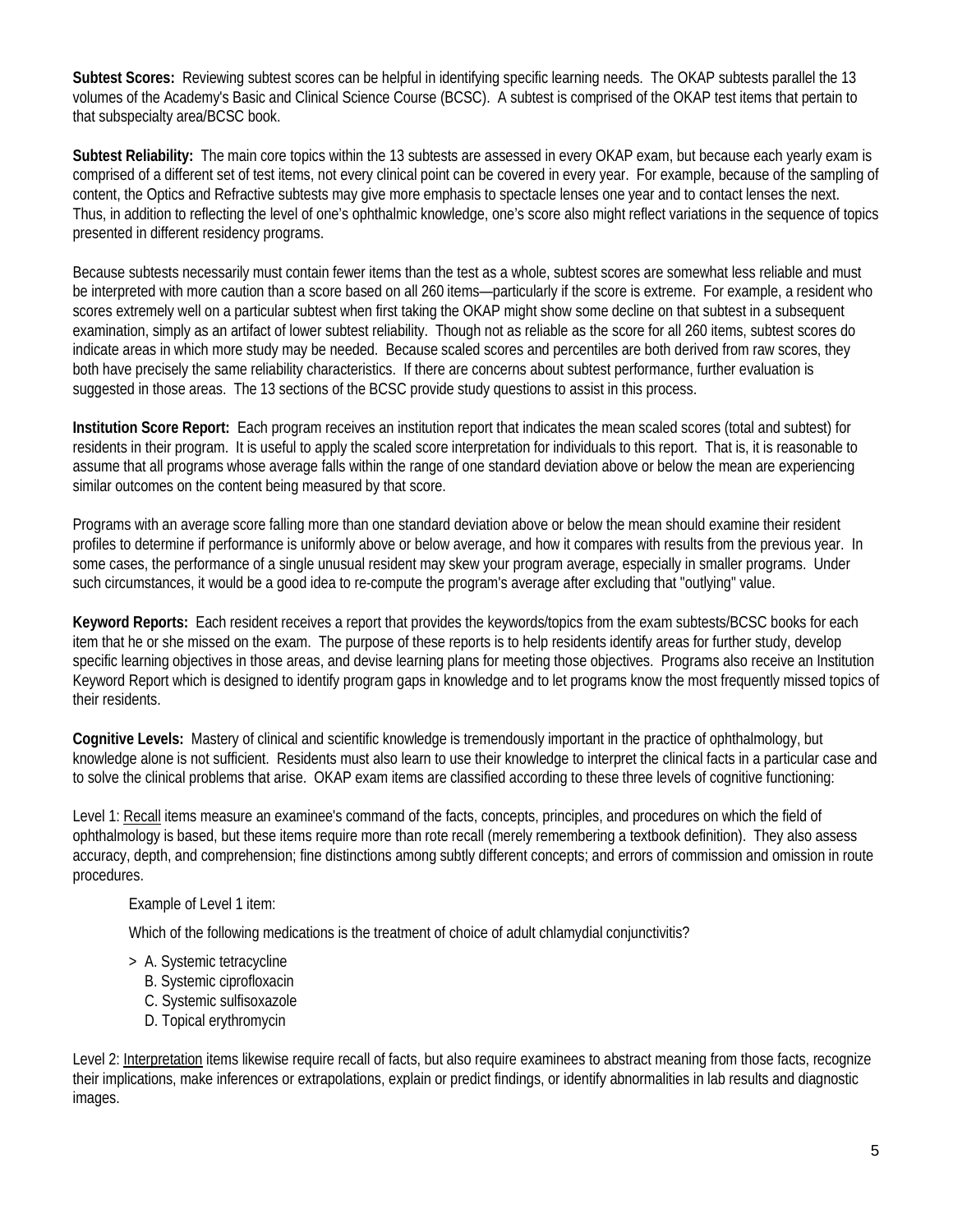Example of Level 2 item:

Which of the following choices is the correct spherocylindrical notation for combining the cylinders +2.00 x 120° and -2.25 x 30°?

 $>$  A. +2.00 with -4.25 x 30 $^{\circ}$ B. -0.25 with -2.25 x 120° C. +2.00 with -0.50 x 120° D. -4.25 with +2.00 x 30°

An examinee probably has not seen this particular situation and so cannot use recall alone to determine the correct response.

Level 3: Decision Making & Clinical Management items require examinees to apply their ability to recall relevant knowledge and draw correct conclusions to the complex process of making decisions about differential diagnosis in unusual circumstances and setting priorities among competing clinical considerations in case management and treatment.

Example of Level 3 item:

A 60-year-old woman has a meibomian gland carcinoma of the left lower eyelid which extends through the orbital septum into the anterior orbit. What is the appropriate management?

- A. Radiation to the orbit
- B. Systemic chemotherapy
- > C. Orbital exenteration
	- D. Cryotherapy

Unless an examinee has received explicit instruction about a patient in this particular circumstance, a problem-solving process in necessary to respond correctly.

## **UTILIZATION OF OKAP RESULTS**

The primary purpose of the OKAP exam is to support the clinical and basic-science education of residents by providing them a way to assess their ophthalmic knowledge relative to their peers and to identify individual learning objectives. The OKAP exam is also designed to provide program directors with information that is useful in the formative evaluation of resident progress and program effectiveness. OKAP exam results may be used as a measure of competency in ophthalmic knowledge in comparison with all residents and within a residency year peer group. However, OKAP exam results should never be used as the sole gauge of a resident's overall ophthalmic proficiency. Consideration of other relevant factors such as clinical acumen, surgical skill, patient rapport, and case-management ability always must enter the process of resident evaluation.

To make best use of OKAP results, residents are encouraged to follow the six steps set forth below. Those in their second year of training, or beyond, should process their results in this way for every OKAP exam they take and evaluate their progress from one year to the next.

- 1. **Prioritize subspecialty areas for further study** (Note that all subspecialty areas will require further study throughout residency. The following suggestions are not meant to exclude any subspecialties from further study, merely to identify where to begin):
	- Rank order the OKAP subtest results, from low to high, by both scale score and percentile.
	- Group subtest scaled scores according to whether they are below 40, between 40 and 60, or above 60.
	- Group subtest percentile ranks according to whether they are below the  $25<sup>th</sup>$ , between the  $25<sup>th</sup>$  and  $75<sup>th</sup>$ , or above the  $75<sup>th</sup>$ .
	- Because scaled scores and percentiles have been used to represent two different comparison groups, the priorities established may not always be identical for both.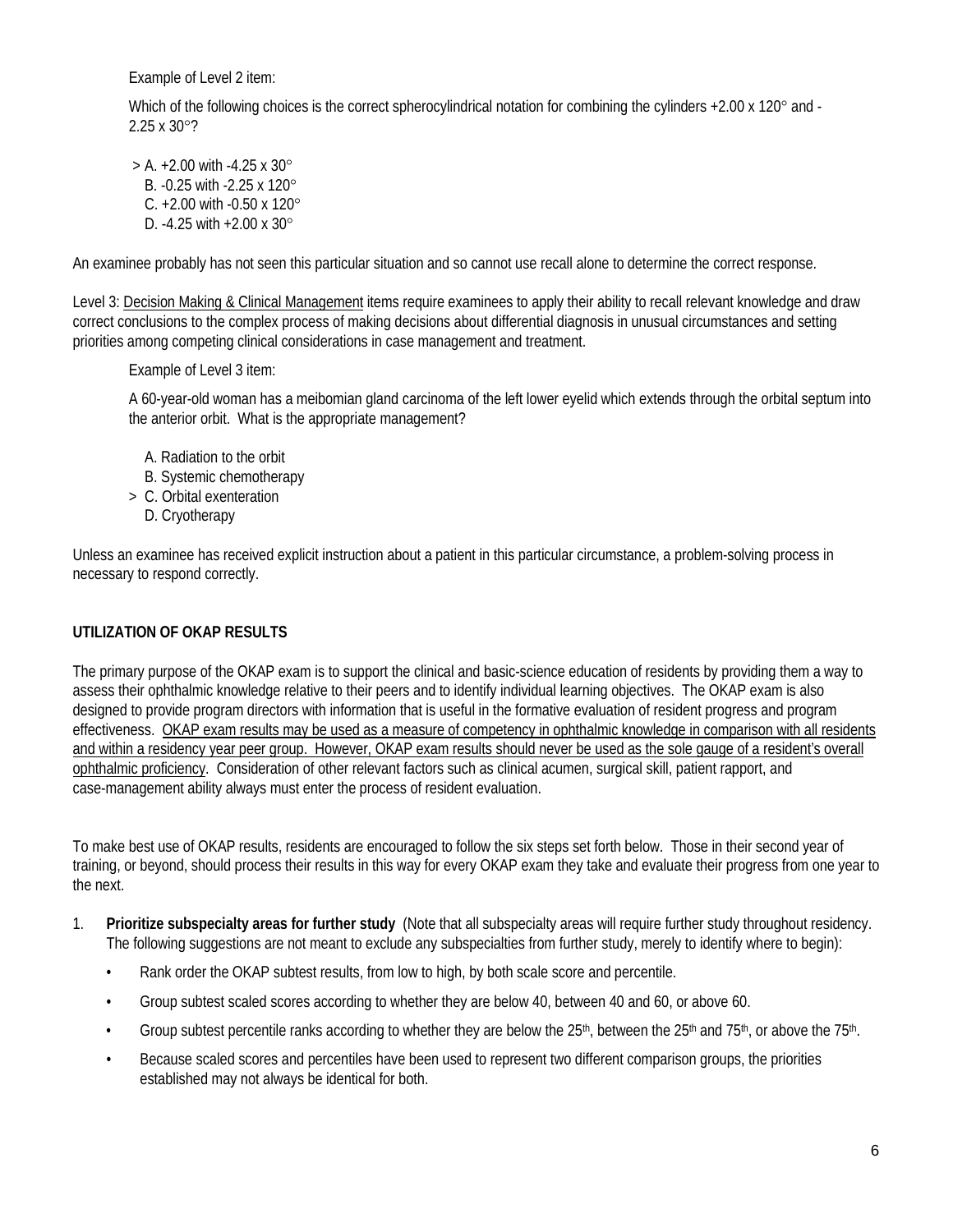## 2. **Identify specific learning objectives:**

- Review Keyword Report.
- List specific topics of questions missed under each subtest.
- Within each subspecialty, target as specific learning objectives the major headings in the BCSC books under which these topics are listed.

## 3. **Identify educational resources for meeting learning objectives:**

- Use the Master Index, Section Indexes, and lists of educational resources in the BCSC to begin identifying medical textbooks, Academy resources, and references to the scientific literature for each area.
- Continue this process with the bibliographies and reference sections in the resources identified from the BCSC.

## 4. **Structure a learning plan:**

- Begin with the areas shown to need the most study in step 1.
- Specify how and when the resources from step 3 will be used to meet the objectives specified in step 2.

## 5. **Review the learning plan with Program Director**:

- Discuss the logic underlying the learning plan.
- Make changes and additions to the learning plan recommended by Program Director.
- Obtain Program Director's recommendation for the most appropriate faculty members to help carry out the learning plan.
- 6. **Work on the learning plan with appropriate faculty** (Divulging specific OKAP results to faculty is optional but not necessary)**:**
	- Discuss the learning plan.
	- Identify additional related topics and materials to study.
	- Meet regularly to discuss progress.
	- Regularly inform the Program Director about progress made in accomplishing steps called for in the learning plan.

Clearly, one-on-one dialogue between residents and faculty is an indispensable part of clinical education and should not be limited to discussion of the OKAP. But regular faculty review of progress on OKAP learning plans could be useful as a starting point for a more comprehensive assessment of a resident's changing educational needs. In fact, assigning a faculty member to help a lower-scoring resident create and complete an OKAP learning plan is likely to provide a much more substantial benefit than the all-too-common practice of simply requiring that resident to take a review course.

In addition to the assessment of residents, the OKAP exam is also useful in supplying information about the residency program itself. Program Directors should examine the rank orderings among subtests for all of their residents, to see if any interesting patterns are present. Attempting to understand why certain subtests consistently rank well in the program may point up educational practices and techniques that would be worth discussing with the entire faculty.

## **Fellowship Applications:**

The Academy does not condone the use of or provide OKAP scores to fellowship programs. The OKAP examination is not designed as a tool for assessment of fellowship applicants. Fellowship programs that do wish to use the OKAP score in evaluating fellowship candidates should request the score directly from the candidate's residency program, who may provide the score at the option of the Program Director. Such requests must be accompanied by a signed statement from the candidate confirming his or her permission and expressly naming the fellowship program to which the score is to go. If an OKAP score is released to a fellowship program on a resident's behalf, the Program Director shall supply only the overall OKAP score, not topical area scores, to preserve statistical validity.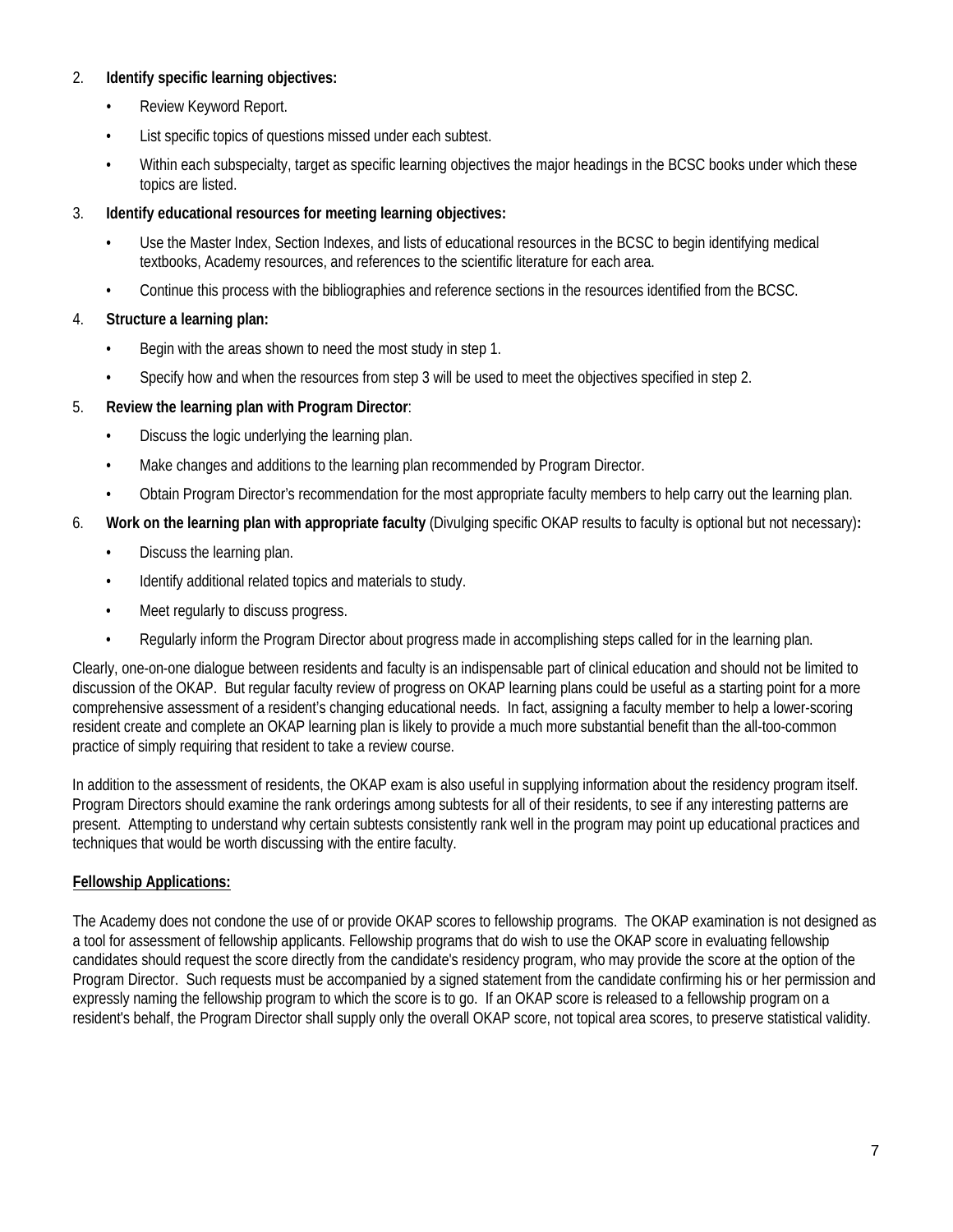## **FREQUENTLY ASKED QUESTIONS ABOUT THE OKAP EXAM**

#### *1. Can I get a copy of my OKAP scores?*

Requests for scores must be addressed directly to the candidate's residency program, who must maintain these scores. If the candidate's residency program cannot supply an OKAP score, copies from the 2012 administration to present can be requested from the Academy for a \$25 fee per score year requested.

*2. How are OKAP exams scored and is the WQE scored the same way?*

The "number-correct" or "raw" score for the OKAP, from which scaled scores and percentiles are computed, is simply the number of test items answered correctly. Scores for the WQE are computed and reported in the same way as the OKAP, except that WQE score reports include the minimum total scaled score required to pass. Of course, no passing score exists for the OKAP.

*3. Does any of the information provided in the score report indicate the percentage of test items answered correctly?*

No. As with any exam of this type, slight variations in difficulty exist from year to year, and among subtests in the same year. Because percent-correct scores are confounded by these arbitrary differences in difficulty, they cannot really be compared over time or across subtests. For scaled scores and percentiles, however, differences in difficulty are removed by norming each test on its own level of performance. Because they reflect the one's rank among their peers, scaled scores and percentiles are ideal for making comparisons over time and across subtests. It is important to remember that percentiles indicate the percent of examinees with lower scores, not the percentage of items answered correctly.

*4. Will the percentile and scaled score computed for the entire test equal the average of the corresponding subtest values?*

Not usually. The specific numerical relationship between percentiles and raw scores, and between scaled scores and raw scores, can differ for every subtest. For example, correctly answering one more question might raise the percentile rank by 10 on one subtest, but only by 5 on another. Similarly, it is common for an identical change in the raw-scores for two subtests to result in different changes in the associated scaled scores. For percentiles, the change associated with a given raw score change can vary even within a single subtest, depending on where the raw score is located along the range from low to high. This occurs because scores tend to aggregate in a large group near the average. Adding one more item correct in that part of the range will raise the associated raw score above a greater percentage of examinees than would be the case nearer the ends of the range, resulting in a larger percentile increase, by definition. These scale inconsistencies means that neither the percentile nor the scaled score for the total test can be derived from the corresponding subtest values.

*5. Should I be concerned if my percentiles and scaled scores do not increase from year to year?*

More so if your scaled scores do not increase. The clear expectation is that a resident's ophthalmic knowledge will increase from year to year, and that OKAP scores will reflect that increase. Because percentiles are used to represent OKAP performance relative to one's own level of training, a percentile rank that stays the same over time simply means that your ophthalmic knowledge has increased at the same rate as the other OKAP examinees at your level of training. But because scaled scores represent performance relative to all residents regardless of training level, a scaled score that does not go up means that the OKAP did not detect the expected increase in ophthalmic knowledge.

*6. Does the WQE follow the same 13-section breakdown of subspecialties as the OKAP?*

No. Although the entire field of ophthalmology is covered in the WQE, the topics are organized into 8 major headings instead of 13.

*7. Can my OKAP scores validly be used in reaching decisions about my academic standing within my program?*

Yes, but only in conjunction with other information. The OKAP exam is a valid and reliable instrument for measuring the ophthalmic knowledge of residents, but it is unwise to decide such an important question on the basis of a single use of any measuring device. Furthermore, there are many other factors contributing to resident competence that a test of ophthalmic knowledge does not assess.

*8. Who makes up the questions for the OKAP? Is there training involved?* 

Exam items for the OKAP are the responsibility of the Liaison Committees of the Academy and the Board. Content expert members of these committees write exam items and the OKAP Committee then decide which are suitable for the OKAP exam. Extensive item-writing training is required to generate valid and reliable test items that meet the committees' extremely high standards and is provided to all new members.